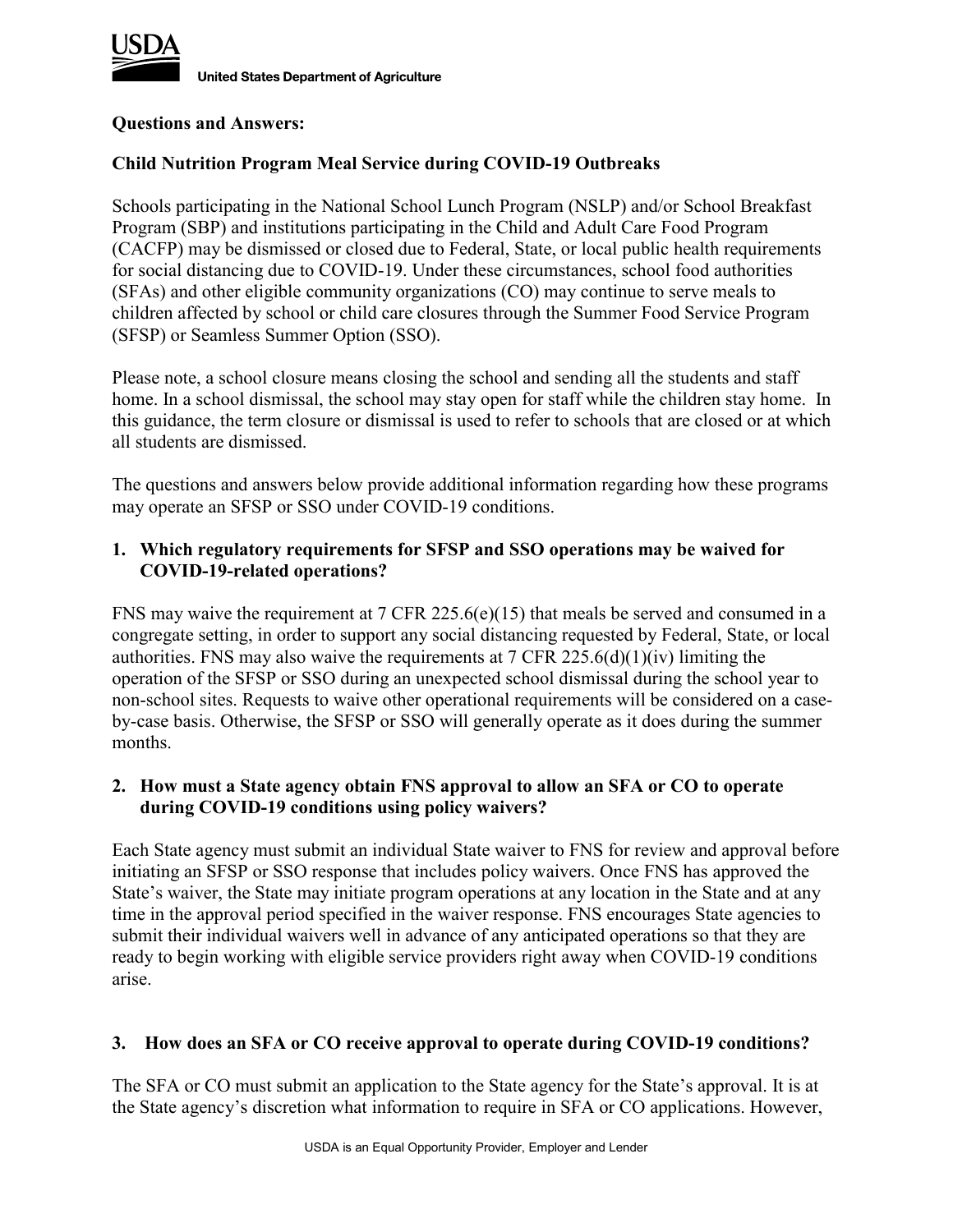FNS suggests that a waiver request address the specifics of how the SFA or CO will operate the SFSP or SSO during a COVID-19-related dismissal, including:

- Name of school(s) covered by waiver request;
- At what point following school dismissal the meal service would start;
- What meal distribution method(s) the institution will use and how the waiver will target the children in the dismissed schools;
- How the meal distribution will target low-income children, if the school does not have 50 percent or more free or reduced price children enrolled;
- Methods for communicating with families; and
- How the SFA or CO will ensure proper operation of the program including meal content, meal counts, food safety, oversight, etc.

In order to assure a prompt response to school dismissals, SFAs and COs are encouraged to work with their State agency to approve their application in advance of a COVID-19 related school dismissal. It is important to note that while multiple organizations in a community may work to respond to COVID-19 related dismissals, a State agency may not approve waiver requests that would duplicate coverage. Therefore, it is critical that State agencies communicate with SFAs and COs to develop these waiver requests as soon as possible, and that communities identify the institution most able to respond to a dismissal at a particular school.

# **4. Is it mandatory that meals be provided during a school dismissal?**

No. However, SFAs and COs are encouraged to ensure that the needs of low-income children are met during extended school dismissals.

# **5. Who is eligible to receive meals when school is dismissed due to COVID-19?**

The SFSP/SSO COVID-19 waiver is targeted to children who attend schools that have been dismissed due to COVID-19. However, in eligible areas, meals may be served to all children 18 and under in the household if at least one child attends the dismissed school. If a child care center that participates in the CACFP is located in a dismissed school, students enrolled in that center are eligible for meals provided to children attending the dismissed school.

# **6. How do SFSP/SSO site eligibility requirements apply to COVID-19 meal service? Must all schools served be in low-income areas?**

For dismissed schools with 50 percent or more of their enrolled students certified eligible for free or reduced price meals, SFAs may develop meal distribution methods in which meals are available to all families with children enrolled in that school, with a focus on serving low income children. For dismissed schools with less than 50 percent free or reduced price enrollment, meal distribution methods must more directly target the households of enrolled children who are eligible for free or reduced price meals. Schools should use current free/reduced price certification information or, if necessary, depending on the timing of the school dismissals, immediate prior year eligibility certifications.